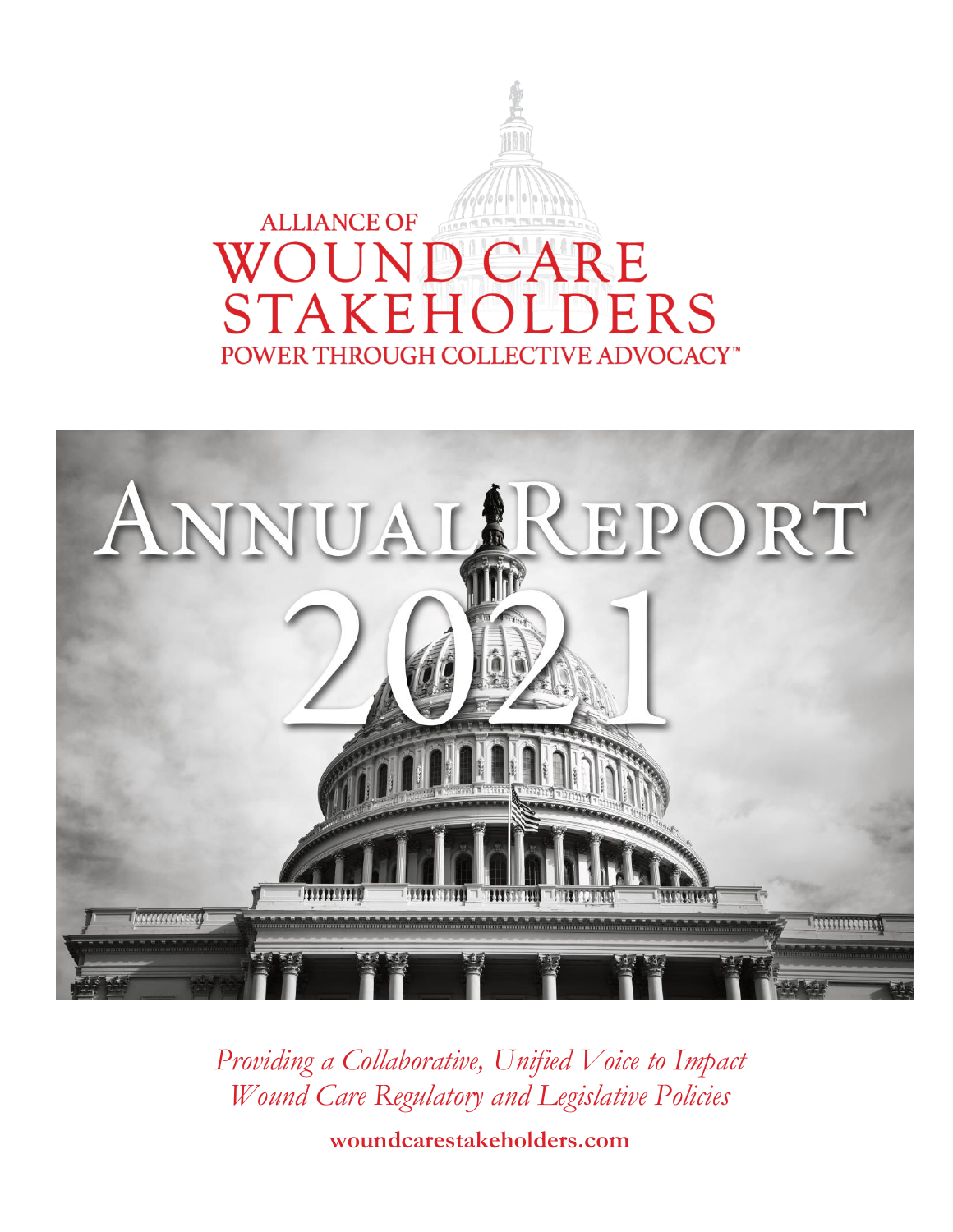

### **LETTER FROM ALLIANCE LEADERSHIP**



**MATTHEW GAROUFALIS, DPM** *Co-Chair*



**CAROLINE E. FIFE, MD** *Co-Chair*



**MARCIA NUSGART, RPh** *Executive Director*

After a year of challenge, change and opportunity, we offer a most important Thank You to our members on the front lines caring for patients while also carving out precious time from their already hectic schedules to participate on our calls, develop comments on regulatory changes, and support the Alliance's advocacy agenda. Your efforts led to the Alliance's astonishing successes in 2021, and for this, we are truly thankful.

The Alliance achieved great successes in many aspects of regulatory policy even amid this year's many challenges, which attests to the Alliance's **strength** and **agility**. This annual report reflects the depth of our membership collaboration, diligent advocacy, educational efforts, and extensive engagement with key government decision makers on behalf of the wound care community and its patients. You will see that in 2021 our unified voice was truly heard and heeded as we set the stage for our continued advocacy in 2022.

Collaboration is a core value of the Alliance, and we continued our mission of working with regulatory agencies, organizations and our member associations. Our executive summary lists our proud collaborations, including but not limited to: FDA staff, CMS contractors, Wound Care Collaborative Community, Clinical Labor Coalition and the Alliance for HCPCS Coding Reform. The creation of our new Government Affairs Work Group has allowed the Alliance to have additional new collaboration leading to a more prominent presence on Capitol Hill with the ability to support legislation of importance to wound care.

2021 brought exciting important changes to Alliance membership structure and addition of key personnel. The Alliance created three new membership categories in response to the need to have these voices heard within our association: (1) independently operated hospital wound care centers; (2) wound care business entity startups (having sales under \$1 million and in business for fewer than two years); and (3) wound care professional service firms. These are all important components of the wound care community. In the new year, we will value their insights, support and participation, in addition to our current members. We hired Kelly Coates and Laura Kearney as Membership Directors and welcomed Gail Mutnik, MPA as our new Chief Operating Officer.

In 2021, we also welcomed many important new members: Acera Surgical, Amniox Medical, Coloplast, Kerecis, Medline Solutions Group, NATROX Wound Care, National Pressure Injury Advisory Panel (NPIAP), Organogenesis and Sanara MedTech.

2022 will be an important year for the Alliance. We will celebrate our 20<sup>th</sup> Anniversary and look forward to seeing you on May 19-20 at our important Wound Care Evidence Summit™ where leaders and payers will answer the question, "How much and what type of clinical evidence do payers need to cover wound care products and services?"

Your participation helps us achieve our mission of advancing wound care and improving coverage, coding and payment issues which benefits the patients we serve. The Alliance would not be where we are today without your continued involvement, and we are honored to share some of our incredible accomplishments this year with you, outlined in our executive summary and in the attached report.

#### Sincerely,

Caroline E. Fife, MD, and Matthew G. Garoufalis, DPM, Co-Chairs, and Marcia Nusgart, RPh, Executive Director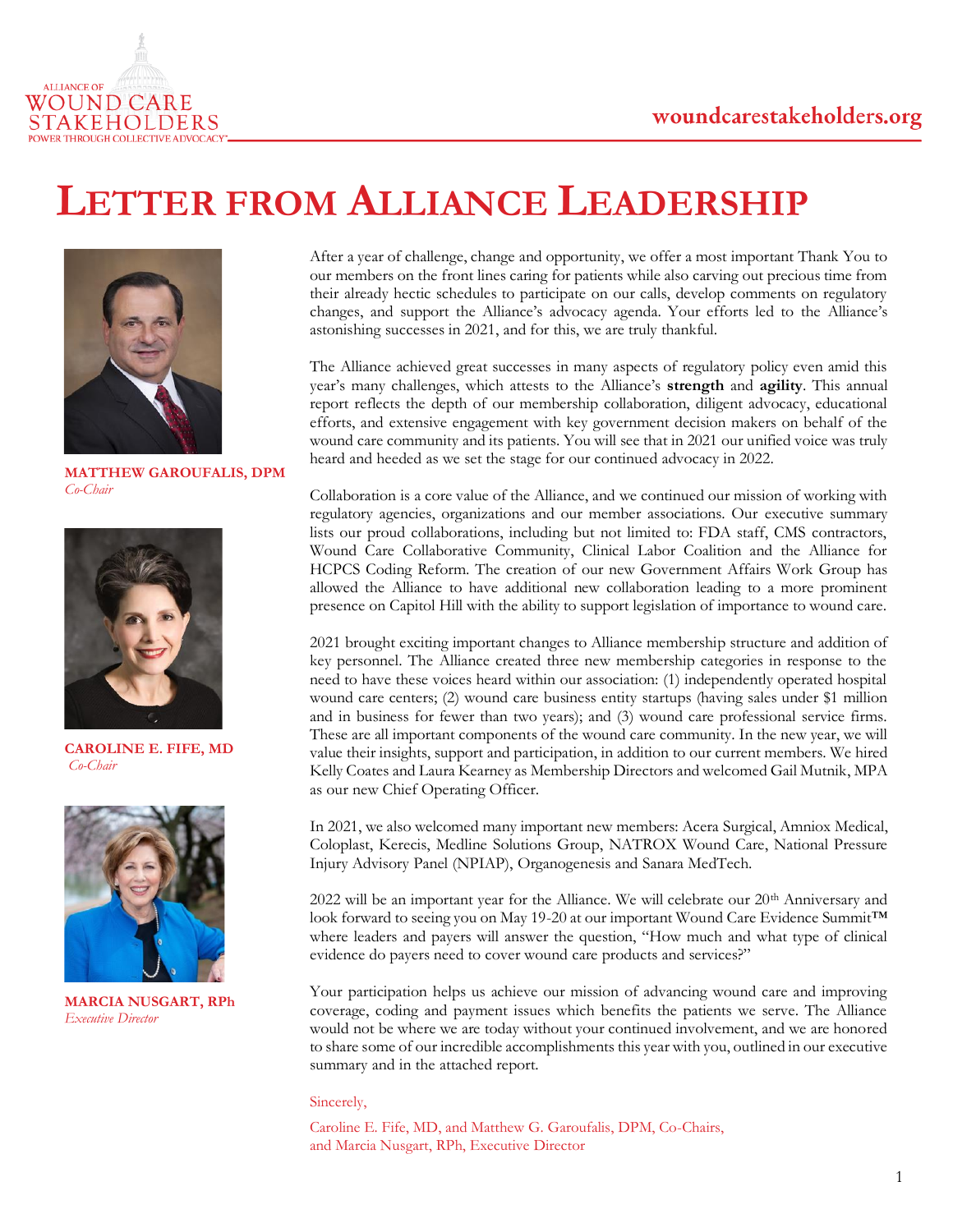

## **EXECUTIVE SUMMARY**

### *Providing a Collaborative, Unified Voice to Impact Wound Care Regulatory and Legislative Policies*

Shaping policy is an on-going, long-term and collaborative effort with repeated public and private meetings and calls with CMS and its contractors, FDA, and other decision makers. Based on input from our front-line clinicians and experts, we present at meetings, submit numerous public comments and other correspondence to educate and influence wound care policy. Alliance staff and members work together to improve coding, coverage and payment to best help clinicians better serve their patients.

### **Our impact in 2021 has been extensive.**

- As a result of the Alliance's tenacious advocacy we:
	- $\checkmark$  Obtained a 9.6% increase for disposable negative pressure wound therapy (dNPWT) instead of a 22% reduction in the physician office setting.
	- ✓ Accomplished a National Correct Coding Initiative (NCCI) edit manual change allowing for debridement and compression to be provided on the same day.
	- Successfully convinced the Centers for Medicare and Medicaid Services (CMS) to retract the proposed 2021 Physicians Fee Schedule provision to bundle cellular and tissue-based products for wounds (CTPs, also known as skin substitutes) in the physician office setting.
	- ✓ Created language, which was accepted and used by CMS, for an MLN Newsletter article explaining why the new synthetic CPT "A" codes should be treated the same as all other CTPs, and how to correctly bill for them.
	- ✓ Obtained a unanimous recommendation from the Advisory Panel on Hospital Outpatient Payment to CMS, which prompted the Agency to begin reviewing recommendations for flawed CTP payment changes.
- As the ultimate collaborative umbrella organization for wound care, the Alliance continued to join forces with organizations and its members to impact change through the following efforts:
	- ✓ Collaborated with FDA staff to shape its agenda and speakers for its April 2022 wound healing workshop so it will be synergistic with the Alliance's Evidence Summit.
	- $\checkmark$  Became a charter member and serve on the steering committee of the Wound Care Collaborative Community.
	- ✓ Actively participated with the Clinical Labor Coalition to impact change on the significant physician payment cuts.
	- $\checkmark$  Led the Alliance for HCPCS Coding Reform's efforts to gain clarification from CMS on submitting new electronic HCPCS coding application and won more time for initial submission.
	- $\checkmark$  Partnered with a leading group of physicians to advocate to the DMEMACs for coverage of pneumatic compression devices to treat critical limb ischemia.
	- Spearheaded an ASTM workgroup to update CTP standard used by payers for terminology purposes.
	- ✓ Partnered with Alliance member associations to send letters of support on issues of importance to both organizations:
		- Academy of Nutrition and Dietetics to support Global Malnutrition Global Score.
		- American Podiatric Medical Association to update the Massachusetts Podiatry Act.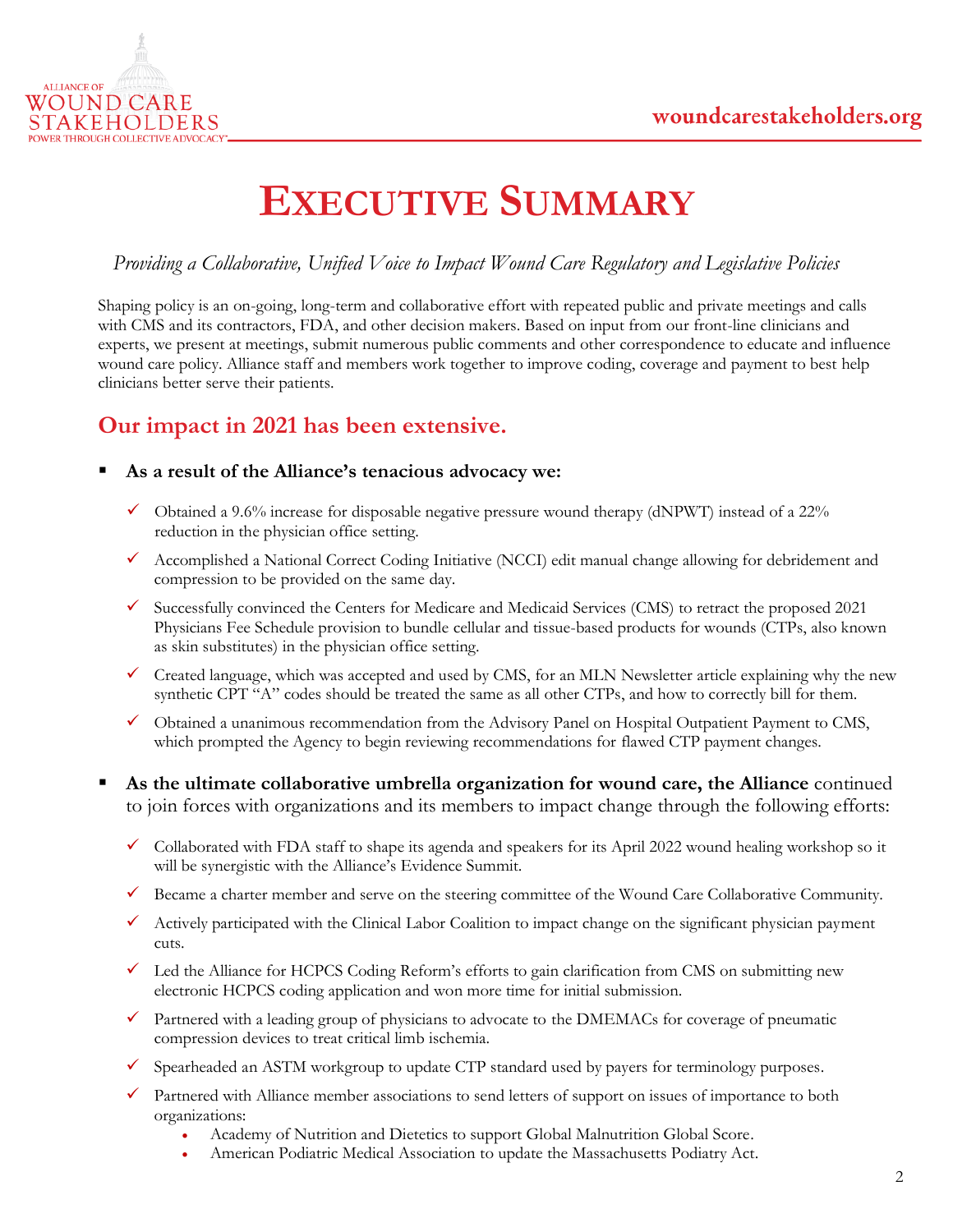

✓ Created a Government Affairs Work Group to partner with our member organizations that have dedicated government affairs staff on legislative issues impacting the wound care community. The Alliance has lent its name to several sign-on letters as well as directly submitted letters to support (or oppose) legislative wound care initiatives.

### ▪ **The Alliance shaped policy development as we:**

- ✓ **Vocally opposed payment cuts** in the proposed CY2022 Physician Fee Schedule by collaborating with the Clinical Labor Coalition and submitting comments to impact change. As a result, the pay cuts were minimized. We will continue to address this in 2022.
- ✓ **Championed CTP payment issues** by submitting hospital outpatient payment methodology recommendations to CMS.
- ✓ **Served as a resource to CMS contractor Noridian medical directors** as they developed their wound care LCD.
- ✓ **Called for transparency in CMS' and its contractors' implementation of the 21st Century Cures Act.**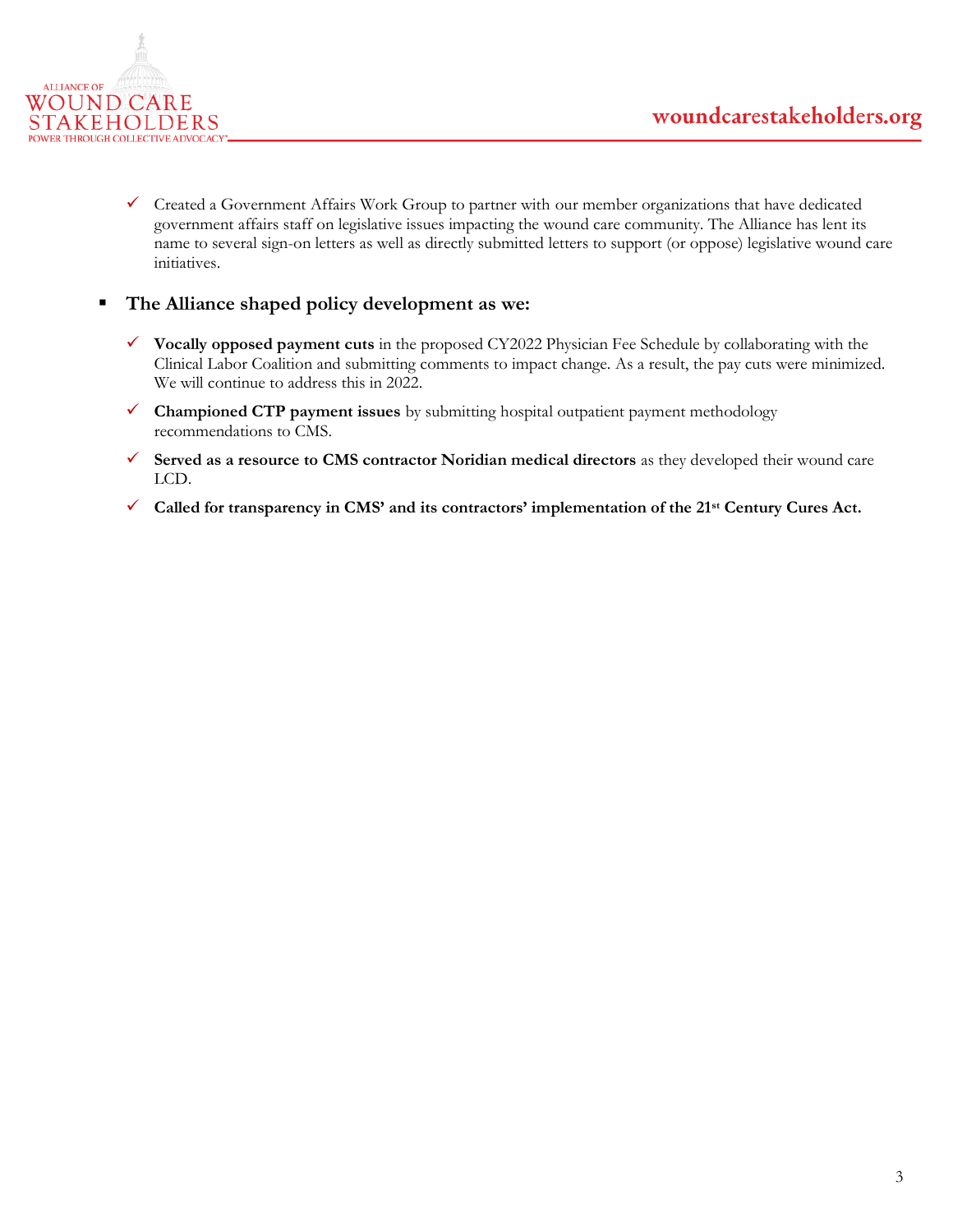

# **TABLE OF CONTENTS**

|                                                                                                         | $\mathbf{1}$   |
|---------------------------------------------------------------------------------------------------------|----------------|
|                                                                                                         | $\overline{2}$ |
|                                                                                                         | $\overline{5}$ |
|                                                                                                         | 5              |
| 1.                                                                                                      | 5              |
|                                                                                                         | 5              |
|                                                                                                         | 6              |
|                                                                                                         | 6              |
|                                                                                                         | 7              |
|                                                                                                         | $\overline{7}$ |
|                                                                                                         | $8\,$          |
| Medicare Administrative Contractors (MACs) Local Coverage Determinations and<br>Local Coverage Articles | 8              |
| II. Advocacy to FDA, Capitol Hill, State Legislatures & Other Organizations                             | $\,8\,$        |
|                                                                                                         | $8\,$          |
|                                                                                                         | 9              |
|                                                                                                         | 9              |
|                                                                                                         | 9              |
|                                                                                                         | 10             |
|                                                                                                         | 11             |
|                                                                                                         | 11             |
|                                                                                                         | 15             |
|                                                                                                         | 16             |
|                                                                                                         | 17             |
|                                                                                                         | 18             |
|                                                                                                         | 20             |
|                                                                                                         | 21             |